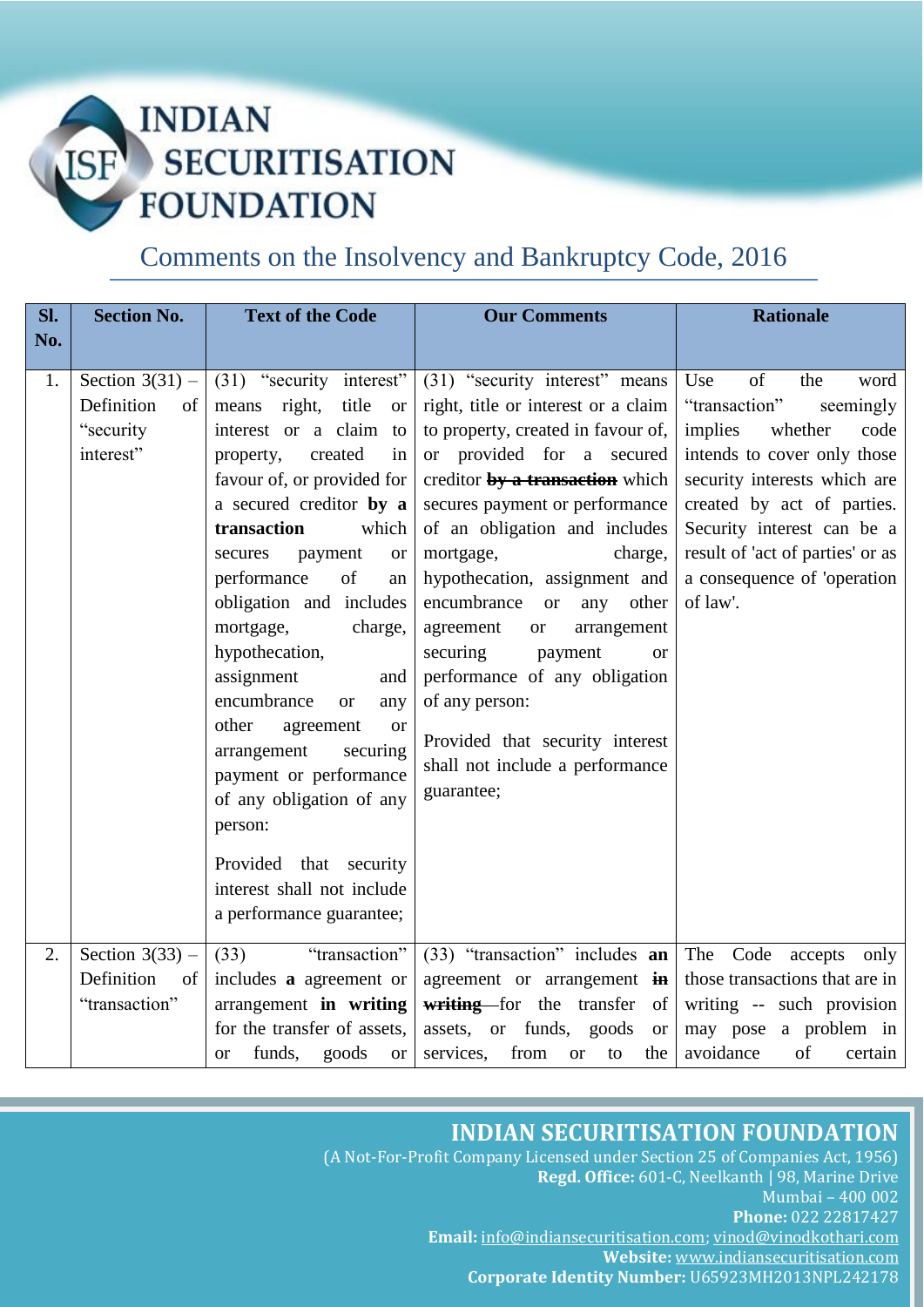## INDIAN<br>SECURITISATION **ISF FOUNDATION**

| SI. | <b>Section No.</b>                                                                    | <b>Text of the Code</b>                                                                                                                                                                                                                    | <b>Our Comments</b>                                                                                                                                                                                                                                                                                                                                                         | <b>Rationale</b>                                                                                                                                                                                                                                                                                                                                                                                                                                                                                                        |
|-----|---------------------------------------------------------------------------------------|--------------------------------------------------------------------------------------------------------------------------------------------------------------------------------------------------------------------------------------------|-----------------------------------------------------------------------------------------------------------------------------------------------------------------------------------------------------------------------------------------------------------------------------------------------------------------------------------------------------------------------------|-------------------------------------------------------------------------------------------------------------------------------------------------------------------------------------------------------------------------------------------------------------------------------------------------------------------------------------------------------------------------------------------------------------------------------------------------------------------------------------------------------------------------|
| No. |                                                                                       |                                                                                                                                                                                                                                            |                                                                                                                                                                                                                                                                                                                                                                             |                                                                                                                                                                                                                                                                                                                                                                                                                                                                                                                         |
|     |                                                                                       | services, from or to the<br>corporate debtor;                                                                                                                                                                                              | corporate<br>debtor<br>the<br>or<br>debtor, as the case may be;                                                                                                                                                                                                                                                                                                             | transactions. Further, the<br>Contract Act itself accepts<br>oral contracts, except where<br>any law requires a particular<br>transaction to be carried out<br>in writing.<br>The term transaction as<br>defined under the Code<br>applies to the entire Code.<br>Therefore, the same cannot<br>restricted<br>be<br>the<br>to<br>corporate debtors (i.e. part<br>$II$ ).                                                                                                                                                |
| 3.  | Section $5(14)$ –<br>Definition<br>of<br>"insolvency<br>resolution<br>process period" | "insolvency"<br>(14)<br>resolution<br>process<br>period" means the period<br>of one<br>hundred and<br>eighty days commencing<br>the<br>insolvency<br><sub>on</sub><br>commencement date and<br>ending on one hundred<br>and eightieth day; | $(14)$ "insolvency resolution<br>process period" means<br>the<br>period of one hundred<br>and<br>eighty days commencing on the<br>insolvency commencement date<br>and ending on one hundred and<br>eightieth<br>day,<br>subject<br>to<br>extension, if any, approved<br>and availed in accordance<br>with section 12 or section 56,<br>as the case may be, of this<br>Code; | Several provisions of the<br>Code use the expression<br><i>'insolvency</i><br>resolution<br>process period', e.g. in<br>23,<br>section<br>the<br>Code<br>mandated the<br>resolution<br>professional to manage the<br>operations of the corporate<br>debtor<br>during<br>the<br>insolvency<br>resolution<br>process period. Then, there<br>is section $5(15)$ defining<br>'interim finance' which a<br>resolution professional is<br>authorized to raise during<br>insolvency<br>resolution<br>period.<br>The<br>process |

### **INDIAN SECURITISATION FOUNDATION**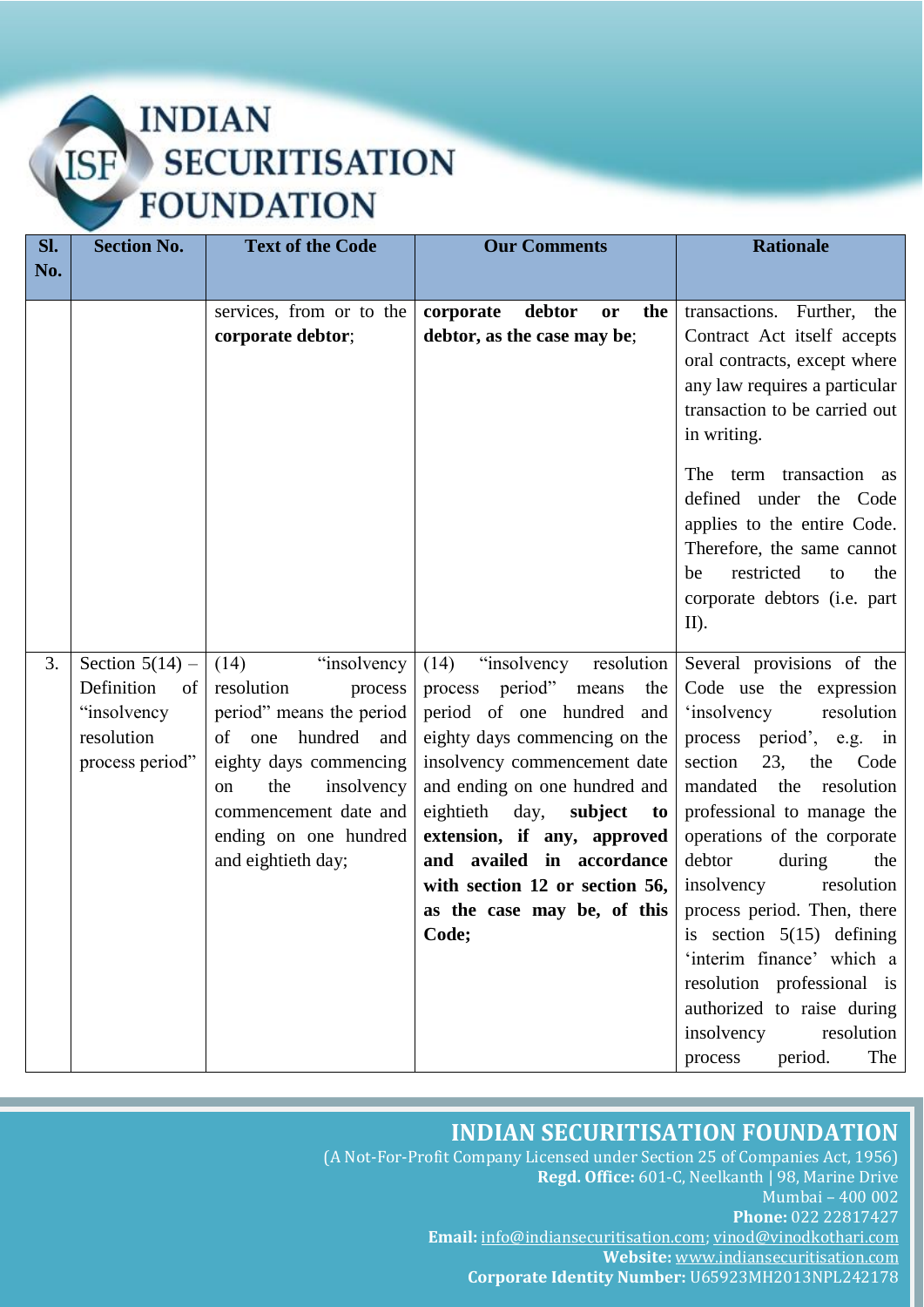## INDIAN<br>SECURITISATION **ISF FOUNDATION**

| SI. | <b>Section No.</b>                                                                                                                | <b>Text of the Code</b>                                                                                                                                                                                                                                                                                                                       | <b>Our Comments</b>                                                                                                                                                                                                                                                                                                                                                      | <b>Rationale</b>                                                                                                                                                                                                                                                                                                 |
|-----|-----------------------------------------------------------------------------------------------------------------------------------|-----------------------------------------------------------------------------------------------------------------------------------------------------------------------------------------------------------------------------------------------------------------------------------------------------------------------------------------------|--------------------------------------------------------------------------------------------------------------------------------------------------------------------------------------------------------------------------------------------------------------------------------------------------------------------------------------------------------------------------|------------------------------------------------------------------------------------------------------------------------------------------------------------------------------------------------------------------------------------------------------------------------------------------------------------------|
| No. |                                                                                                                                   |                                                                                                                                                                                                                                                                                                                                               |                                                                                                                                                                                                                                                                                                                                                                          |                                                                                                                                                                                                                                                                                                                  |
|     |                                                                                                                                   |                                                                                                                                                                                                                                                                                                                                               |                                                                                                                                                                                                                                                                                                                                                                          | definition limits the period<br>to 180 days only. Exclusion<br>of the extension period may<br>result<br>in<br>creating<br>ambiguities.<br>Hence,<br>the<br>term insolvency resolution<br>process period shall also<br>include<br>the<br>extension<br>period, if at all granted by<br>the adjudicating authority. |
| 4.  | Section 5 $(21)$<br>- Definition of<br>"operational<br>debt"                                                                      | (21) "operational debt"<br>means a claim in respect<br>of the provision of goods<br>services<br>including<br><b>or</b><br>employment or a debt in<br>respect of the repayment<br>of dues arising under any<br>law for the time being in<br>force and payable to the<br>Central Government, any<br>State Government or any<br>local authority; | (21) "operational debt" means a<br>claim debt in respect of the<br>provision of goods or services<br>including employment or a debt<br>in respect of the repayment of<br>dues arising under any law for<br>the time being in force and<br>payable<br>to<br>the<br>Central<br>Government,<br><b>State</b><br>any<br>Government<br>local<br>any<br><b>or</b><br>authority; | Claim is a right; debt is a<br>liability. When the Code<br>talks<br>about<br>operational<br>'debt', it is primarily a<br>'debt', which in turn, is a<br>liability to a claim (as<br>defined under the Code)                                                                                                      |
| 5.  | Section<br>6<br>$\overline{\phantom{a}}$<br>who<br>Persons<br>initiate<br>may<br>corporate<br>insolvency<br>resolution<br>process | Where<br>corporate<br>any<br>debtor commits a default,<br>a financial creditor, an<br>operational creditor<br><sub>or</sub><br>the corporate<br>debtor<br>itself<br>initiate<br>may<br>insolvency<br>corporate<br>resolution<br>process<br>in                                                                                                 | Where any corporate debtor<br>commits a default, a financial<br>creditor, an operational creditor<br>corporate<br>debtor<br><b>or</b><br>a<br>applicant may initiate corporate<br>insolvency resolution process in<br>respect of such corporate debtor<br>in the manner as provided under                                                                                | The<br>has<br>been<br>same<br>inadvertently mentioned as<br>corporate debtor instead of<br>corporate applicant. Further,<br>Section 7, 9 and 10 deals<br>with initiation of corporate<br>insolvency<br>resolution<br>financial<br>process<br>by                                                                  |

### **INDIAN SECURITISATION FOUNDATION**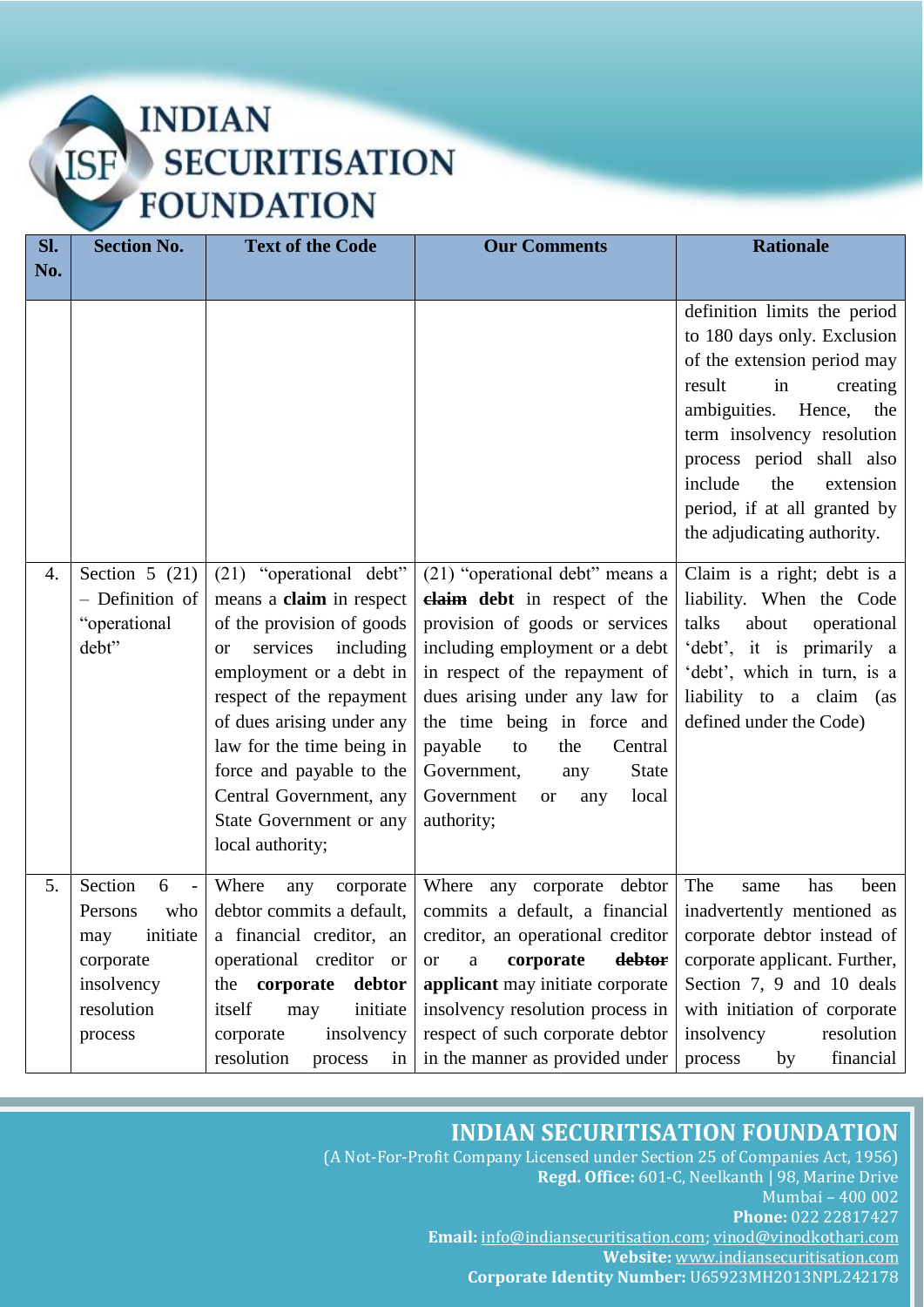| Sl. | <b>Section No.</b>                                                              | <b>Text of the Code</b>                                                                                                                                                                                                                                                                                                                                                     | <b>Our Comments</b>                                                                                                                                                                                                                                                                                                                                                                                                                                             | <b>Rationale</b>                                                                                                                                                                                                                                                                                                      |
|-----|---------------------------------------------------------------------------------|-----------------------------------------------------------------------------------------------------------------------------------------------------------------------------------------------------------------------------------------------------------------------------------------------------------------------------------------------------------------------------|-----------------------------------------------------------------------------------------------------------------------------------------------------------------------------------------------------------------------------------------------------------------------------------------------------------------------------------------------------------------------------------------------------------------------------------------------------------------|-----------------------------------------------------------------------------------------------------------------------------------------------------------------------------------------------------------------------------------------------------------------------------------------------------------------------|
| No. |                                                                                 |                                                                                                                                                                                                                                                                                                                                                                             |                                                                                                                                                                                                                                                                                                                                                                                                                                                                 |                                                                                                                                                                                                                                                                                                                       |
|     |                                                                                 | respect of such corporate<br>debtor in the manner as<br>provided<br>under<br>this<br>Chapter.                                                                                                                                                                                                                                                                               | this Chapter.                                                                                                                                                                                                                                                                                                                                                                                                                                                   | creditor,<br>operational<br>creditor<br>corporate<br>and<br>applicant,<br>respectively.<br>Also, the term corporate<br>applicant as defined under<br>Section<br>5(5)<br>includes<br>corporate debtor.                                                                                                                 |
| 6.  | Section 33<br>$\equiv$<br>Initiation<br>of<br>liquidation                       | (5) Subject to section 52,<br>when a liquidation order<br>has been passed, no suit<br>or other legal proceeding<br>shall be instituted by or<br>against<br>the<br>corporate<br>debtor:<br>XX                                                                                                                                                                                | (5) Subject to section 52, when<br>a liquidation order has been<br>passed, no suit or other legal<br>proceeding shall be instituted<br>or continued by or against the<br>corporate debtor:<br>XX                                                                                                                                                                                                                                                                | Unlike clause (a) of sub-<br>section $(1)$ of section 14,<br>sub-section $(5)$ of section 33<br>does not include the word<br>'continued'. In absence of<br>the word 'continued', the<br>continuation of pending<br>suits or proceedings will<br>hamper smooth conduct of<br>liquidation proceedings.                  |
| 7.  | Section $100 -$<br>Admission<br><sub>or</sub><br>rejection<br>of<br>application | $(4)$ If the application<br>referred to in section 94<br>or 95, as the case may<br>be, is rejected by the<br>Adjudicating<br>Authority<br>on the basis of report<br>submitted<br>by<br>the<br>resolution<br>professional<br>that the application was<br>made with the intention<br>to defraud his creditors<br>the<br>resolution<br><b>or</b><br>professional,<br>the order | (4) If the application referred to<br>in section 94 $XX$ , as the case<br>may be, is rejected by the<br>Adjudicating Authority on the<br>basis of report submitted by the<br>resolution professional that the<br>application was made with the<br>intention to defraud his creditors<br>or the resolution professional,<br>the order under sub-section (1)<br>shall record that the creditor is<br>entitled to file for a bankruptcy<br>order under Chapter IV. | XX Where the application<br>has been filed by a creditor<br>under section 95, the debtor<br>may not be a party acting<br>malafide.<br>In<br>such<br>circumstances,<br>providing<br>initiate<br>the<br>right<br>to<br>bankruptcy proceedings to<br>the creditor himself does<br>not seem to strike the right<br>chord. |

#### **INDIAN SECURITISATION FOUNDATION**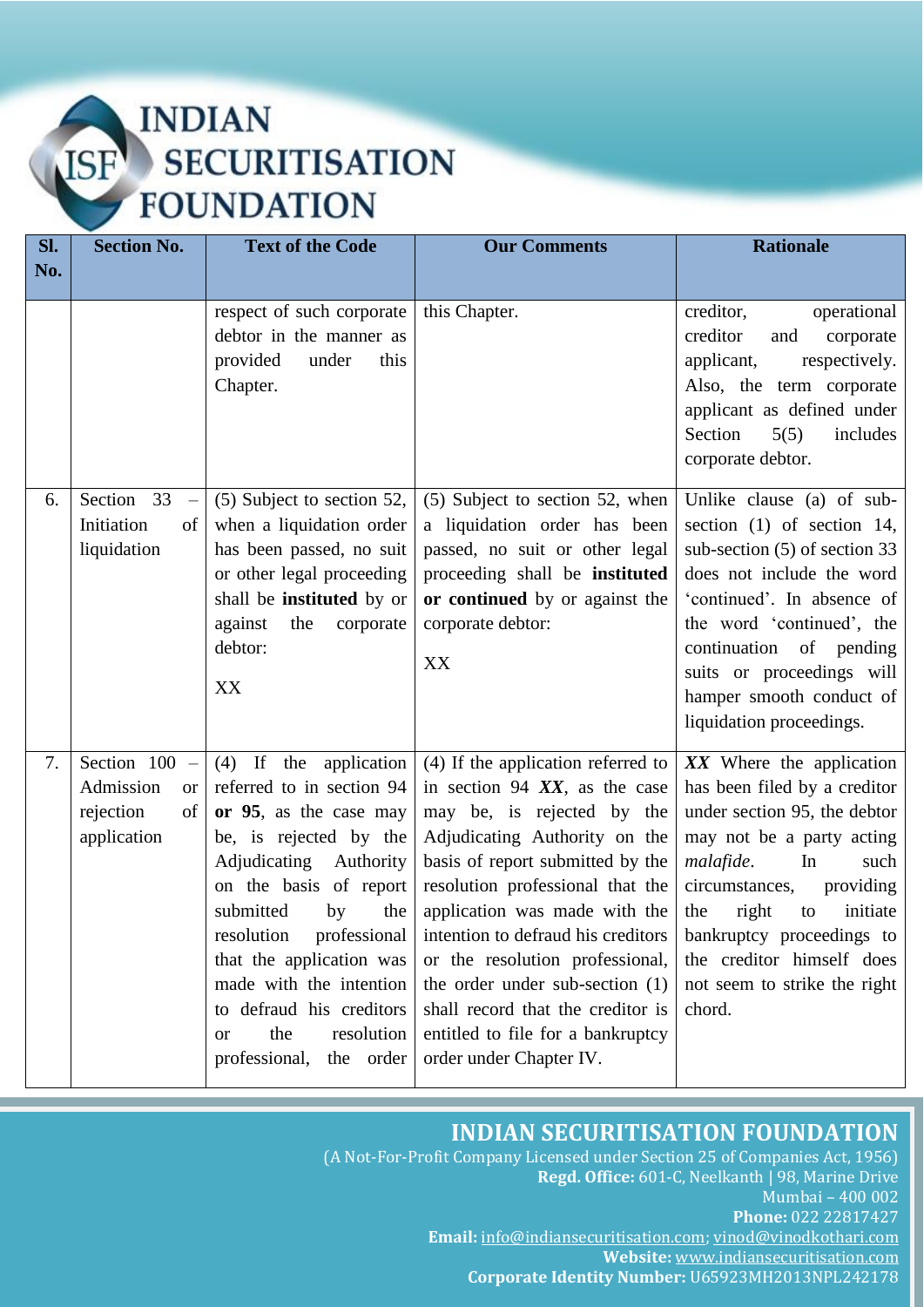### **INDIAN SECURITISATION ISF FOUNDATION**

| SI. | <b>Section No.</b>                                                              | <b>Text of the Code</b>                                                                                                                                                                                                                                                                           | <b>Our Comments</b>                                                                                                                                                                                                                                                                                                                                                     | <b>Rationale</b>                                                                                                                                                                                                                                                            |
|-----|---------------------------------------------------------------------------------|---------------------------------------------------------------------------------------------------------------------------------------------------------------------------------------------------------------------------------------------------------------------------------------------------|-------------------------------------------------------------------------------------------------------------------------------------------------------------------------------------------------------------------------------------------------------------------------------------------------------------------------------------------------------------------------|-----------------------------------------------------------------------------------------------------------------------------------------------------------------------------------------------------------------------------------------------------------------------------|
| No. |                                                                                 |                                                                                                                                                                                                                                                                                                   |                                                                                                                                                                                                                                                                                                                                                                         |                                                                                                                                                                                                                                                                             |
|     |                                                                                 | sub-section<br>under<br>(1)<br>record that<br>shall<br>the<br>creditor is entitled to file<br>for a bankruptcy order<br>under Chapter IV.                                                                                                                                                         |                                                                                                                                                                                                                                                                                                                                                                         |                                                                                                                                                                                                                                                                             |
| 8.  | Section $113 -$<br>Notice<br>of<br>decision taken<br>at meeting of<br>creditors | The<br>resolution<br>professional<br>shall<br>provide a copy of the<br>report of the meeting of<br>creditors<br>prepared<br>under section 99 to-<br>XX                                                                                                                                            | The resolution professional shall<br>provide a copy of the report of<br>the meeting of creditors<br>prepared under section 112 99<br>to<br>XX                                                                                                                                                                                                                           | Error of reference.                                                                                                                                                                                                                                                         |
| 9.  | Section 123 -<br>Application by<br>creditor                                     | (2) An application under<br>sub-section $(1)$ made in<br>respect of a debt which<br>secured, shall<br><i>is</i><br>be<br>accompanied with-<br><b>XXX</b><br>(b) a statement by the<br>creditor stating— $(i)$ that<br>application<br>for<br>the<br>of<br>respect<br>unsecured part of the<br>debt | (2) An application under sub-<br>section $(1)$ made in respect of a<br>debt which is secured by a<br>secured creditor of a debtor,<br>shall be accompanied with—<br><b>XXX</b><br>(b) a statement by the creditor<br>stating— $(i)$ that the application<br>for bankruptcy is only in<br>bankruptcy is only in respect of the unsecured part<br>the $\vert$ of the debt | While the application can<br>only be made in respect of<br>the unsecured part of the<br>debt owed to a secured<br>creditor, use of the words<br>"made in respect of debt<br>which is secured" sounds<br>contradictory. Hence, the<br>words shall be replaced as<br>follows: |
| 10. | Section $128 -$<br>Effect<br>of<br>bankruptcy                                   | $(1)$ On the passing of the<br>bankruptcy order under                                                                                                                                                                                                                                             | $(1)$ On the passing of the<br>bankruptcy order under section                                                                                                                                                                                                                                                                                                           | The<br>restriction<br>is<br>on<br>of<br>initiation<br>action<br>an<br>bankrupt's<br>the<br>against                                                                                                                                                                          |

### **INDIAN SECURITISATION FOUNDATION**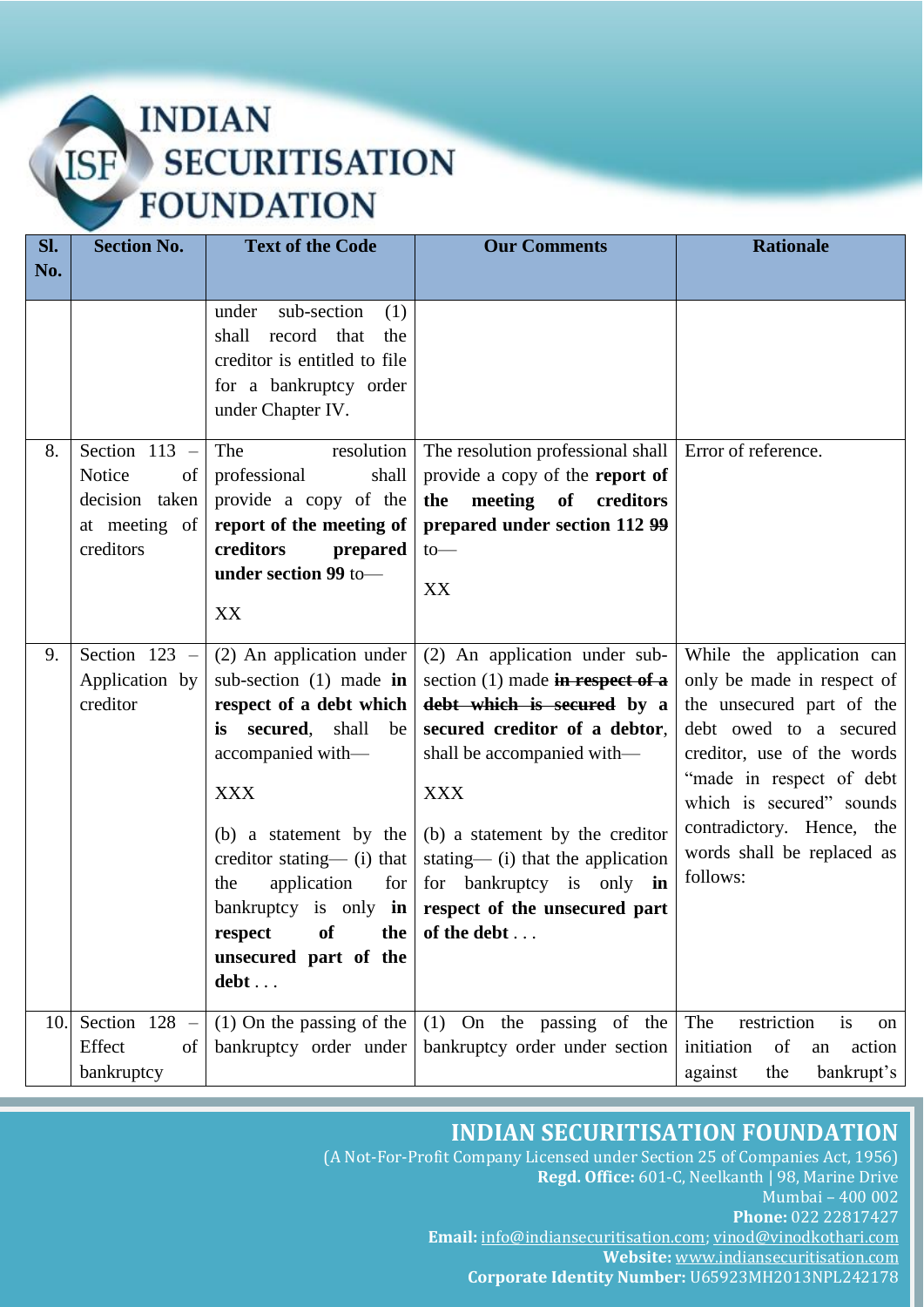| Sl. | <b>Section No.</b>                                     | <b>Text of the Code</b>                                                                                                                                                        | <b>Our Comments</b>                                                                                                                                                     | <b>Rationale</b>                                                           |
|-----|--------------------------------------------------------|--------------------------------------------------------------------------------------------------------------------------------------------------------------------------------|-------------------------------------------------------------------------------------------------------------------------------------------------------------------------|----------------------------------------------------------------------------|
| No. |                                                        |                                                                                                                                                                                |                                                                                                                                                                         |                                                                            |
|     |                                                        |                                                                                                                                                                                |                                                                                                                                                                         |                                                                            |
|     | order                                                  | section 126,-                                                                                                                                                                  | $126 -$                                                                                                                                                                 | property or commencement                                                   |
|     |                                                        | XX                                                                                                                                                                             | XX                                                                                                                                                                      | of<br>suit or<br>legal<br>any<br>proceedings $-$ there is no               |
|     |                                                        | (c) subject to provisions<br>sub-section $(2)$ , a<br>of<br>creditor of the bankrupt                                                                                           | (c) subject to provisions of sub-<br>section $(2)$ , a creditor of the<br>bankrupt indebted in respect of                                                               | indication of a "stay" on<br>pending<br>suits<br><b>or</b><br>proceedings. |
|     |                                                        | indebted in respect of                                                                                                                                                         | claimed<br>debt<br>any<br>as<br>a                                                                                                                                       |                                                                            |
|     |                                                        | any debt claimed as a                                                                                                                                                          | bankruptcy debt shall not-                                                                                                                                              |                                                                            |
|     |                                                        | bankruptcy debt<br>shall<br>$not$ —                                                                                                                                            | (i) initiate or continue any<br>action against the property of                                                                                                          |                                                                            |
|     |                                                        | (i) initiate any action                                                                                                                                                        | the bankrupt in respect of such                                                                                                                                         |                                                                            |
|     |                                                        | against the property of                                                                                                                                                        | debt; or                                                                                                                                                                |                                                                            |
|     |                                                        | the bankrupt in respect of<br>such debt; or<br>(ii) commence any suit or<br>other legal proceedings                                                                            | (ii) commence any suit or other<br>legal proceedings except with<br>the leave of the Adjudicating<br>Authority and on such terms as                                     |                                                                            |
|     |                                                        | except with the leave of                                                                                                                                                       | the Adjudicating Authority may                                                                                                                                          |                                                                            |
|     |                                                        | the<br>Adjudicating<br>Authority and on such                                                                                                                                   | impose.                                                                                                                                                                 |                                                                            |
|     |                                                        | terms as the Adjudicating<br>Authority may impose.                                                                                                                             |                                                                                                                                                                         |                                                                            |
| 11. | Section $132 -$<br>Preparation of<br>list of creditors | The bankruptcy trustee<br>within fourteen<br>shall,<br>days from the bankruptcy<br>commencement<br>date,<br>prepare a list of creditors<br>of the bankrupt on the<br>basis of- | The bankruptcy trustee shall,<br>within fourteen days from the<br>bankruptcy<br>commencement<br>date, prepare a list of creditors<br>of the bankrupt on the basis<br>of | Error of reference.                                                        |
|     |                                                        | information<br>the<br>(a)                                                                                                                                                      | (a) the information disclosed by<br>the bankrupt in the application                                                                                                     |                                                                            |

#### **INDIAN SECURITISATION FOUNDATION**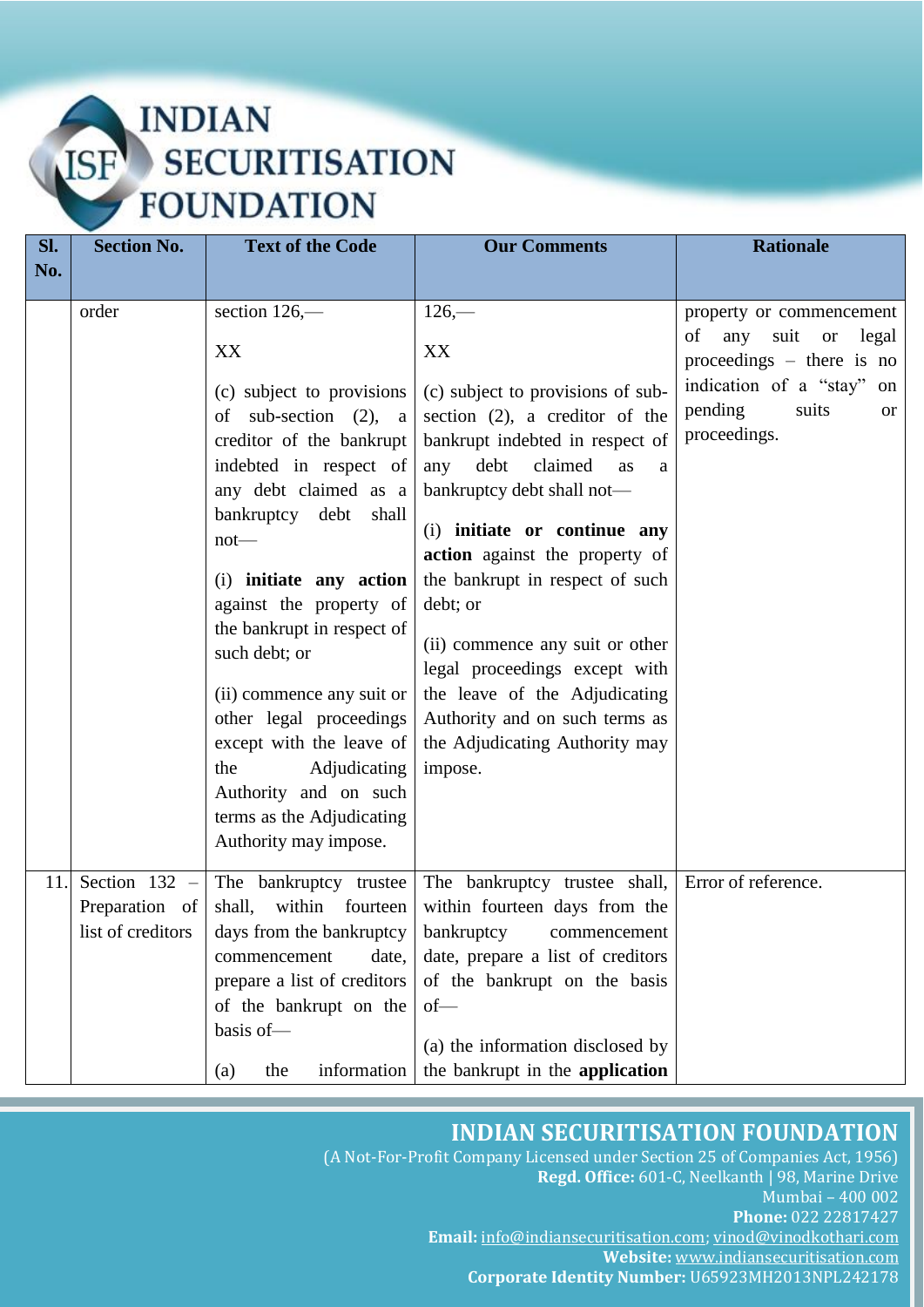| Sl. | <b>Section No.</b>                                                                            | <b>Text of the Code</b>                                                                                                                                                                                                                    | <b>Our Comments</b>                                                                                                                                                                                                           | <b>Rationale</b>                                                                                                                                                |
|-----|-----------------------------------------------------------------------------------------------|--------------------------------------------------------------------------------------------------------------------------------------------------------------------------------------------------------------------------------------------|-------------------------------------------------------------------------------------------------------------------------------------------------------------------------------------------------------------------------------|-----------------------------------------------------------------------------------------------------------------------------------------------------------------|
| No. |                                                                                               |                                                                                                                                                                                                                                            |                                                                                                                                                                                                                               |                                                                                                                                                                 |
|     |                                                                                               | disclosed by the bankrupt<br>in the application for<br>bankruptcy filed by the<br>bankrupt under section<br>118 and the statement<br>of affairs filed under<br>section 125; and<br>XX                                                      | for bankruptcy filed by the<br>bankrupt under section 122<br>and the statement of affairs<br>filed under section 129; and<br>XX                                                                                               |                                                                                                                                                                 |
| 12. | Section $135 -$<br>Voting right of<br>creditors                                               | The<br>resolution<br>(2)<br>professional<br>shall<br>determine<br>the<br>voting<br>share to be assigned to<br>each creditor in<br>the<br>manner specified by the<br>Board.                                                                 | (2) The <b>bankruptcy</b> trustee<br>resolution professional shall<br>determine the voting share to be<br>assigned to each creditor in the<br>manner specified by the Board.                                                  | Error of reference.                                                                                                                                             |
| 13. | Section $142 -$<br>Modification or<br>recall<br>of<br>bankruptcy<br>order                     | $(3)$ A copy of the order<br>passed<br>the<br>by<br>Adjudicating Authority<br>sub-section<br>under<br>(1)<br>shall be provided to the<br>Board, for the purpose of<br>recording an entry in the<br>register referred to in<br>section 191. | (3) A copy of the order passed<br>by the Adjudicating Authority<br>under sub-section (1) shall be<br>provided to the Board, for the<br>purpose of recording an entry in<br>the register referred to in section<br><b>196.</b> | Error of reference.                                                                                                                                             |
| 14. | Section 158<br>$\overline{\phantom{0}}$<br>Restriction<br>on<br>disposition<br>of<br>property | XX<br>(2) Any disposition of<br>property made under sub-<br>section $(1)$ shall not give                                                                                                                                                   | XX<br>(2) Any disposition of property<br>made under sub-section (1) shall<br>not give rise to any right against                                                                                                               | The word "even if" is not<br>mismatched with previous<br>expression "shall not give<br>rise".<br>The<br>intent is<br>to<br>defense<br>provide<br>$\rm{a}$<br>to |

### **INDIAN SECURITISATION FOUNDATION**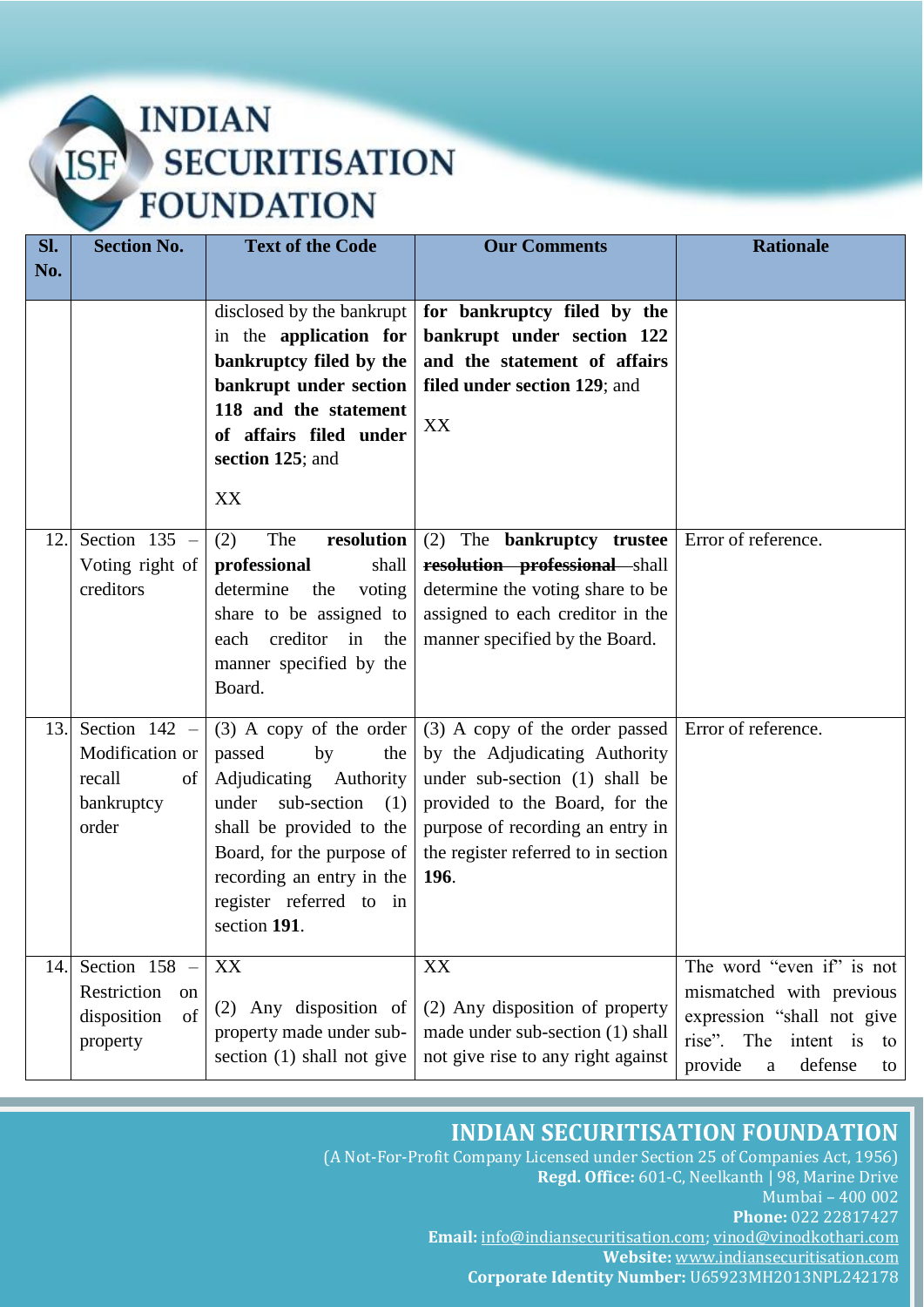| Sl. | <b>Section No.</b> | <b>Text of the Code</b>                                                                                                                                                                                                                                                                                      | <b>Our Comments</b>                                                                                                                                                                                                                                                                    | <b>Rationale</b>                                                                                                                                                                                                                                                                                                                                                                                                                                                                                                                                                                                                                                                                                                                                                                                                                                                                                       |
|-----|--------------------|--------------------------------------------------------------------------------------------------------------------------------------------------------------------------------------------------------------------------------------------------------------------------------------------------------------|----------------------------------------------------------------------------------------------------------------------------------------------------------------------------------------------------------------------------------------------------------------------------------------|--------------------------------------------------------------------------------------------------------------------------------------------------------------------------------------------------------------------------------------------------------------------------------------------------------------------------------------------------------------------------------------------------------------------------------------------------------------------------------------------------------------------------------------------------------------------------------------------------------------------------------------------------------------------------------------------------------------------------------------------------------------------------------------------------------------------------------------------------------------------------------------------------------|
| No. |                    |                                                                                                                                                                                                                                                                                                              |                                                                                                                                                                                                                                                                                        |                                                                                                                                                                                                                                                                                                                                                                                                                                                                                                                                                                                                                                                                                                                                                                                                                                                                                                        |
|     |                    | rise to any right against<br>any person, in respect of<br>such property, even if he<br>received<br>has<br>such<br>before<br>the<br>property<br>bankruptcy<br>commencement date in<br>(a) good faith;<br>(b) for value; and<br>(c) without notice of the<br>filing of the application<br>for bankruptcy<br>XX | any person, in respect of such<br>property, even if he has received<br>such<br>before<br>property<br>the<br>bankruptcy commencement date<br>$in -$<br>(a) good faith;<br>(b) for value; and<br>(c) without notice of the filing<br>of<br>application<br>the<br>for<br>bankruptcy<br>XX | transactions satisfying the 3<br>mentioned<br>features<br>in<br>clauses (a) to (c) and not to<br>ignore them.<br>The section is apparently<br>based on section 284 of the<br>UK law, which provides a<br>remedy of reversing any<br>transfers that happen from<br>the date of submission of<br>bankruptcy petition, till the<br>of<br>its<br>admission.<br>date<br>However,<br>the<br>provision<br>protects any property or<br>payment which he received<br>before the commencement<br>of the bankruptcy in good<br>faith, for value and without<br>notice that the petition had<br>been presented [section 284<br>$(1)$ (a)]. The UK principle<br>has been explained in UK<br>BIS guidance <sup>1</sup> as follows:<br>In the case of bankruptcy,<br>dispositions of property<br>made after the presentation<br>of the petition up to the<br>vesting of the estate in a<br>are void unless<br>trustee |

<sup>1</sup><https://www.insolvencydirect.bis.gov.uk/casehelpmanual/A/AntecedentRecoveries.htm>

1

### **INDIAN SECURITISATION FOUNDATION**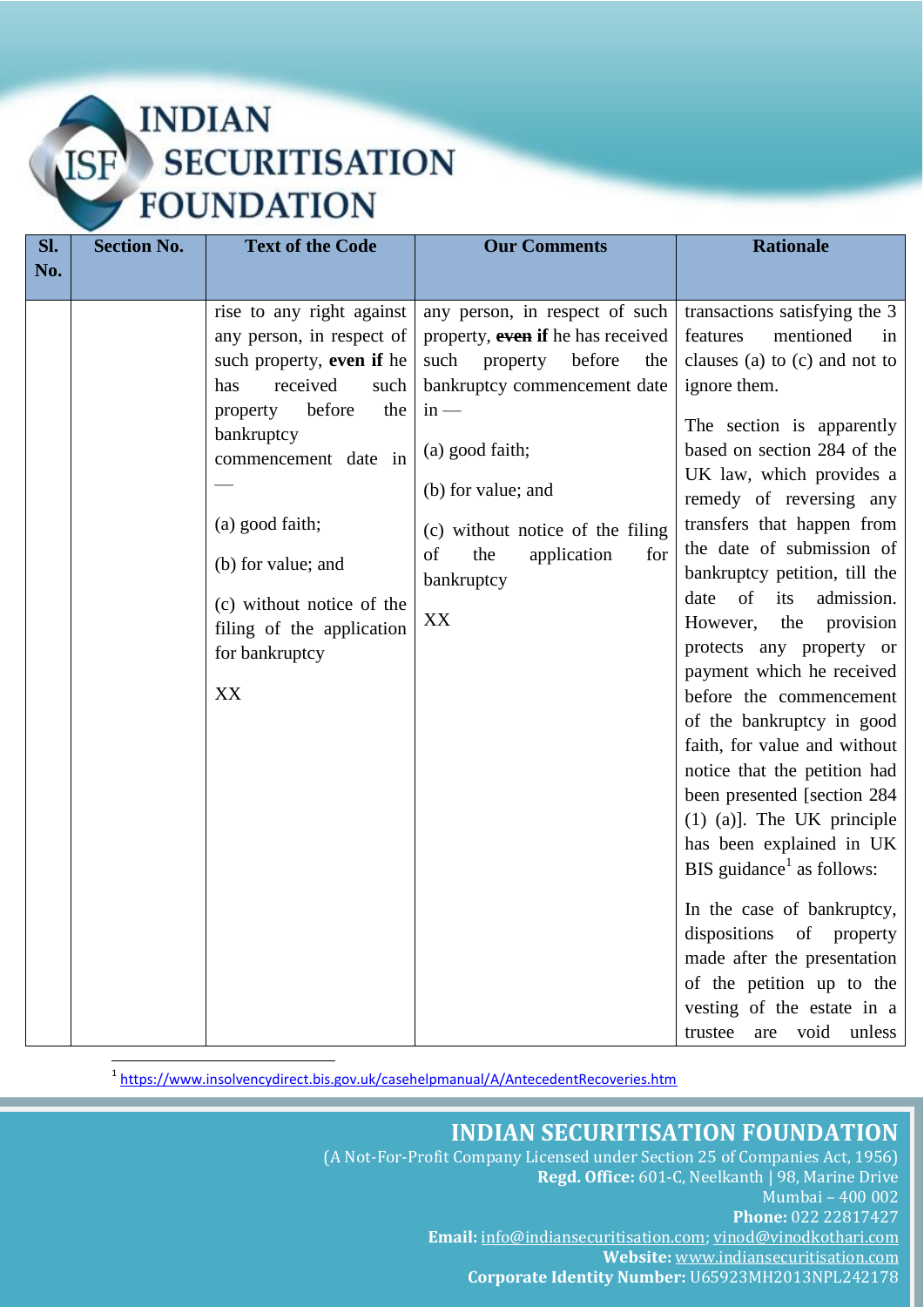| Sl. | <b>Section No.</b> | <b>Text of the Code</b> | <b>Our Comments</b> | <b>Rationale</b>                                                                                                                                                                                                                                                                                                                                                                                                                                                                                                                                                                                                                                                   |
|-----|--------------------|-------------------------|---------------------|--------------------------------------------------------------------------------------------------------------------------------------------------------------------------------------------------------------------------------------------------------------------------------------------------------------------------------------------------------------------------------------------------------------------------------------------------------------------------------------------------------------------------------------------------------------------------------------------------------------------------------------------------------------------|
| No. |                    |                         |                     |                                                                                                                                                                                                                                                                                                                                                                                                                                                                                                                                                                                                                                                                    |
|     |                    |                         |                     | approved by the court,<br>either<br>at that<br>time<br><sub>or</sub><br>subsequently.<br>Anything<br>done in good<br>faith, for<br>value,<br>prior<br>the<br>to<br>of<br>the<br>commencement<br>bankruptcy and without<br>notice of the petition is not<br>a voidable transaction. This<br>means, for example, that<br>any payment to suppliers<br>where goods, materials or<br>services were delivered in<br>the same period would not<br>be affected provided proper<br>value was provided. Any<br>debts incurred after the<br>of<br>the<br>commencement<br>bankruptcy without notice<br>of the presentation of the<br>petition would also remain<br>unaffected. |
|     |                    |                         |                     | other interpretation<br>Any<br>will<br>illogical.<br>The<br>be<br>would-be bankrupt entity<br>continues<br>still<br>trade<br>to<br>between the date of filing<br>till<br>the<br>date<br>of<br>of<br>commencement                                                                                                                                                                                                                                                                                                                                                                                                                                                   |
|     |                    |                         |                     | bankruptcy. It is only on the<br>date of commencement of                                                                                                                                                                                                                                                                                                                                                                                                                                                                                                                                                                                                           |

### **INDIAN SECURITISATION FOUNDATION**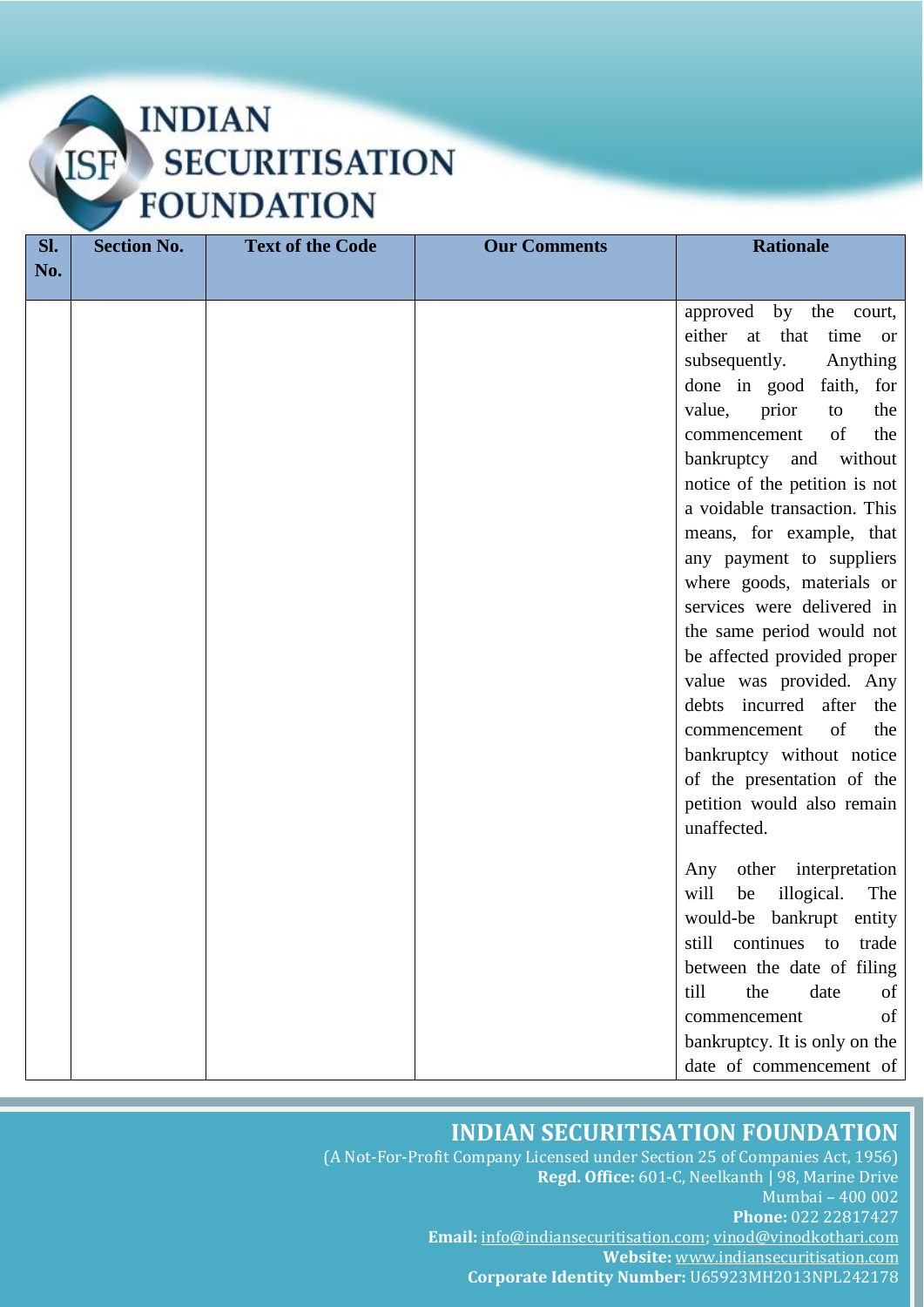### **INDIAN ISF SECURITISATION FOUNDATION**

| SI. | <b>Section No.</b>                                                                                  | <b>Text of the Code</b>                                                                                     | <b>Our Comments</b>                                                                       | <b>Rationale</b>                                                                                                                                                                                                                                                                                                                                                                                                                                                               |
|-----|-----------------------------------------------------------------------------------------------------|-------------------------------------------------------------------------------------------------------------|-------------------------------------------------------------------------------------------|--------------------------------------------------------------------------------------------------------------------------------------------------------------------------------------------------------------------------------------------------------------------------------------------------------------------------------------------------------------------------------------------------------------------------------------------------------------------------------|
| No. |                                                                                                     |                                                                                                             |                                                                                           |                                                                                                                                                                                                                                                                                                                                                                                                                                                                                |
|     |                                                                                                     |                                                                                                             |                                                                                           | bankruptcy that the entity<br>stops trading. Therefore,<br>dispositions of property<br>made in good faith, and for<br>value, without knowledge<br>of bankruptcy filing, must<br>remain protected.<br>Note that there is<br>no<br>publication of the filing for<br>bankruptcy.<br>Publication<br>happens only when the<br>bankruptcy order is passed.<br>Therefore, it is unlikely that<br>third parties, who are not<br>colluding with the debtor,<br>are aware of the filing. |
| 15. | Section 161<br>$\hspace{0.1mm}$ $\hspace{0.1mm}$<br>Notice<br>to<br>disclaim<br>onerous<br>property | N <sub>o</sub><br>notice<br>(1)<br>of<br>disclaimer under section<br>160 shall be necessary<br>$if$ —<br>XX | (1) No notice of disclaimer<br>under section 160<br>shall be<br>necessary given if-<br>XX | of<br>Use<br>the<br>word<br>"necessary" leads to<br>an<br>inference<br>that<br>the<br>on<br>fulfillment of conditions<br>stated in clauses (a) and (b)<br>of the sub-section, the<br>bankruptcy trustee will not<br>be under an obligation to<br>give a notice of disclaimer -<br>which does not seem to be<br>in consonance with the<br>intent of the section. The<br>section seeks to put a<br>restriction on disclaimers                                                    |

#### **INDIAN SECURITISATION FOUNDATION**